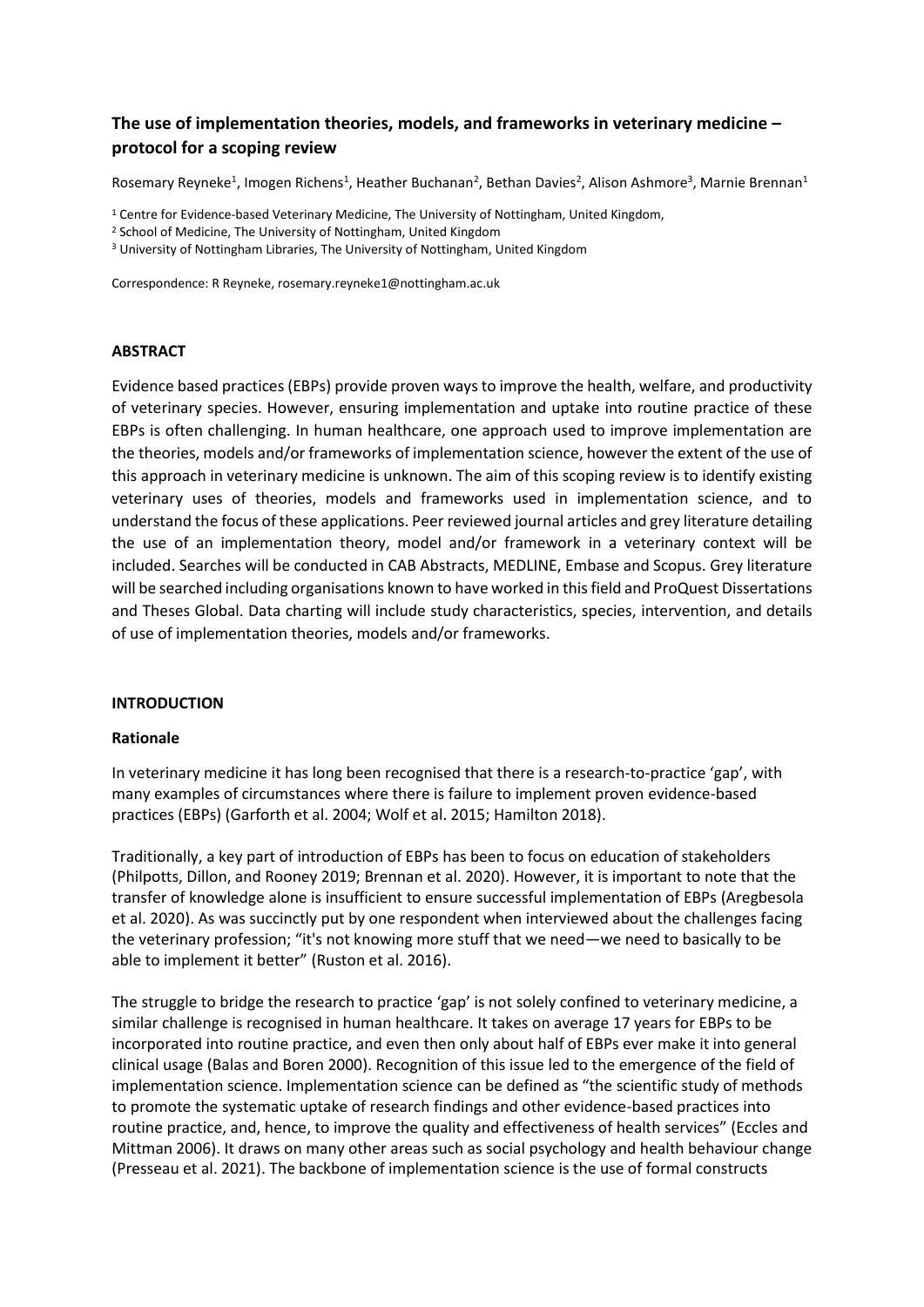(theories, models and/or frameworks) to guide, explain and/or evaluate the process of implementation (Nilsen 2015).

A recent veterinary review (Biesheuvel et al. 2021) recognised that there has been increasing interest over the last decade in understanding the complexities of implementing behaviour change interventions that improve uptake of EBPs, with studies often focused on attempting to understand the factors involved (Wynands et al. 2021; Moya et al. 2021). However, this review also concluded that work to date has often failed to consider contextual environments and tended to lack the use of theoretical frameworks and/or empirically validated constructs (Biesheuvel et al. 2021). Furthermore, in many cases the focus is on a broad subject area or disease process (for example biosecurity or mastitis) rather than looking more specifically at defined EBPs (Brennan and Christley 2013; Sayers et al. 2013; Shortall et al. 2016; Ritter et al. 2017).

It is proposed that the next logical step in seeking to address the veterinary medicine research to practice 'gap' is to look more in depth at the details of implementing specific EBPs using empirically validated formal constructs that consider both personal influences as well as wider contextual environments (Biesheuvel et al. 2021; Krasuska and Webb 2018). In short, to look to the field of implementation science. This path has already been well trodden by those working in human healthcare and the application of hundreds of theories, models and/or frameworks to aid the implementation of EBPs has repeatedly proven its value (Kirk et al. 2015; Moullin et al. 2019). It is logical to propose that the implementation science approach could be of considerable value to veterinary medicine, and therefore improve the health, welfare, and productivity of our domestic animal species.

It is unclear to what extent theories, models and/or frameworks have been used to inform implementation in veterinary medicine. Therefore a scoping review is proposed to map work in this area, as well as to identify any gaps in the literature. The aim of the scoping review is to identify existing veterinary uses of theories, models, and frameworks to inform implementation, and to understand the focus of this usage.

### **Objectives**

The objective of this scoping review is to identify the usage of implementation theories, models, and frameworks in the context of veterinary medicine.

### **Primary Objective:**

The scoping review's primary objective is to answer the question: ""What implementation theories, models and frameworks have been used in veterinary medicine?". As such the key elements or the review are:

- Population  $-N/A$
- Concept Implementation theories, models and/or frameworks
- Context Veterinary Medicine

For clarity, the below definitions will be used:

• **Implementation theories, models and/or frameworks** - Formal constructs that seek to do one or more of three things: (1) describe and/or guide the process of implementation, (2)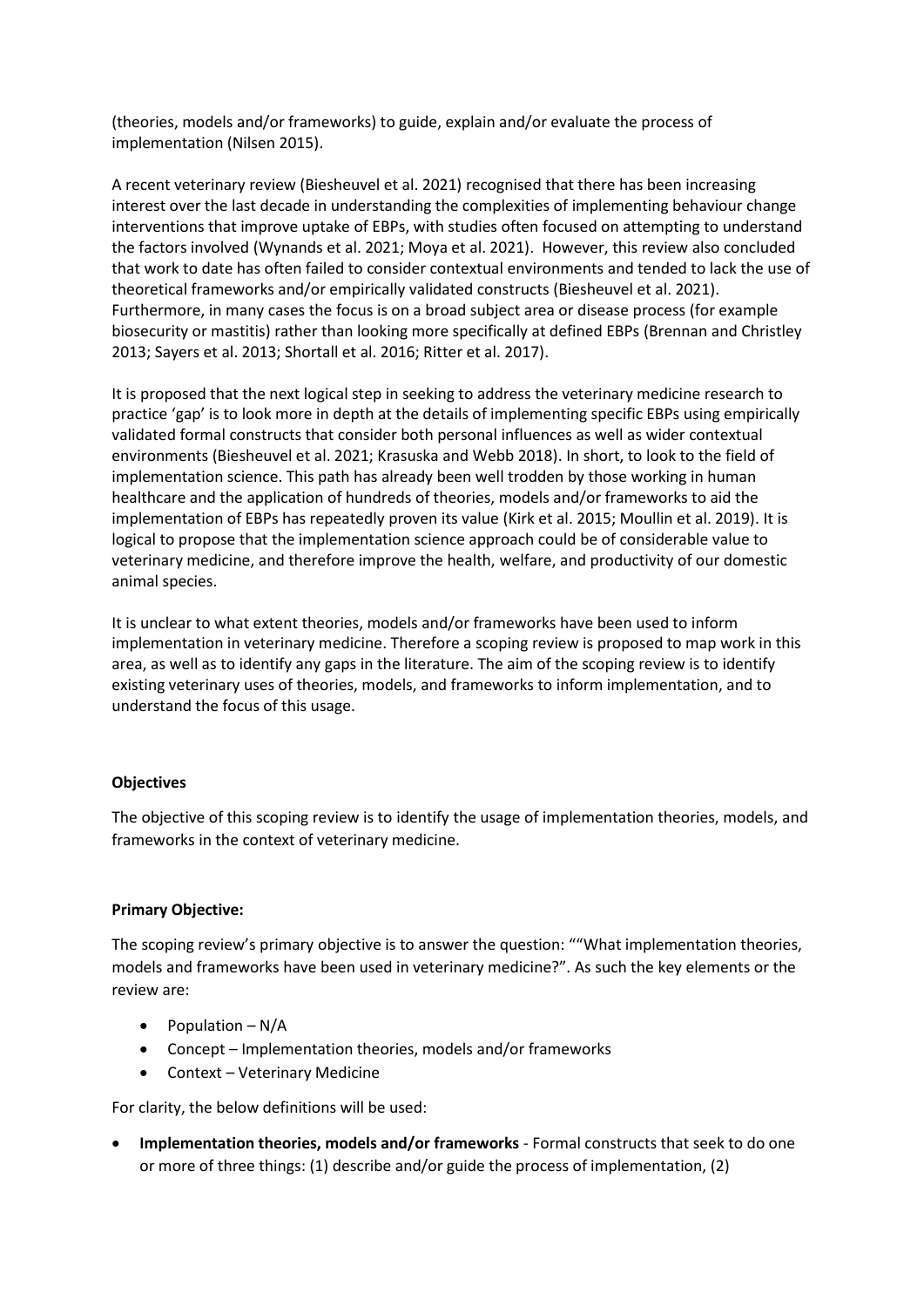understand and/or explain what influences implementation outcomes and/or (3) evaluate implementation (Nilsen 2015)

- **Veterinary medicine** The maintenance of health of animals through the diagnosis, treatment, prevention and control of diseases or injuries, the promotion of animal well-being and welfare and the prevention of transmission of animal diseases to people.
	- $\circ$  Caveat in order to give a feasible scope to the search, animal species will be limited to common domestic species – namely chickens, cows, sheep, goats, horses, donkeys, aquaculture, dogs, cats, and rabbits.

### **Secondary Objective:**

A secondary objective is to then explore how the implementation theory, model or framework has been used:

- Context:
	- $\circ$  Whether the use has been in the context of implementation (defined as the uptake of research findings and other EBPs into routine practice (Eccles and Mittman 2006)) or another context such as behavioural science (defined as "the study of anything a person does in response to internal or external events" (Davis et al. 2015)) with no focus on a specific research finding or EBP.
- Focus:
	- $\circ$  What intervention(s), disease etc. have been the focus of use of the model, theory and/or framework.
- Aim:
	- $\circ$  Whether the theory, model and/or framework has been used to (1) describe and/or guide the process of implementation, (2) understand and/or explain what influences implementation outcomes and/or (3) evaluate implementation (Nilsen 2015).
- Timing:
	- o Has the theory, model and/or framework been utilised prior to data collection or following data collection.

This information will be captured as part of the data extraction process.

### **METHODS**

### **Protocol and Registration**

This protocol was written using the Preferred Reporting Items for Systematic Reviews and Meta-Analysis for Scoping Reviews (PRISMA-ScR) reporting guidelines (Tricco et al. 2018). It will be published on the Centre for Evidence Based Veterinary Medicine website and will also be available at SYREAF [\(www.syreaf.org\)](http://www.syreaf.org/).

### **Eligibility criteria**

To be included in the review, papers need to use an implementation theory, model and/or framework in the context of veterinary medicine as defined under the primary objective above.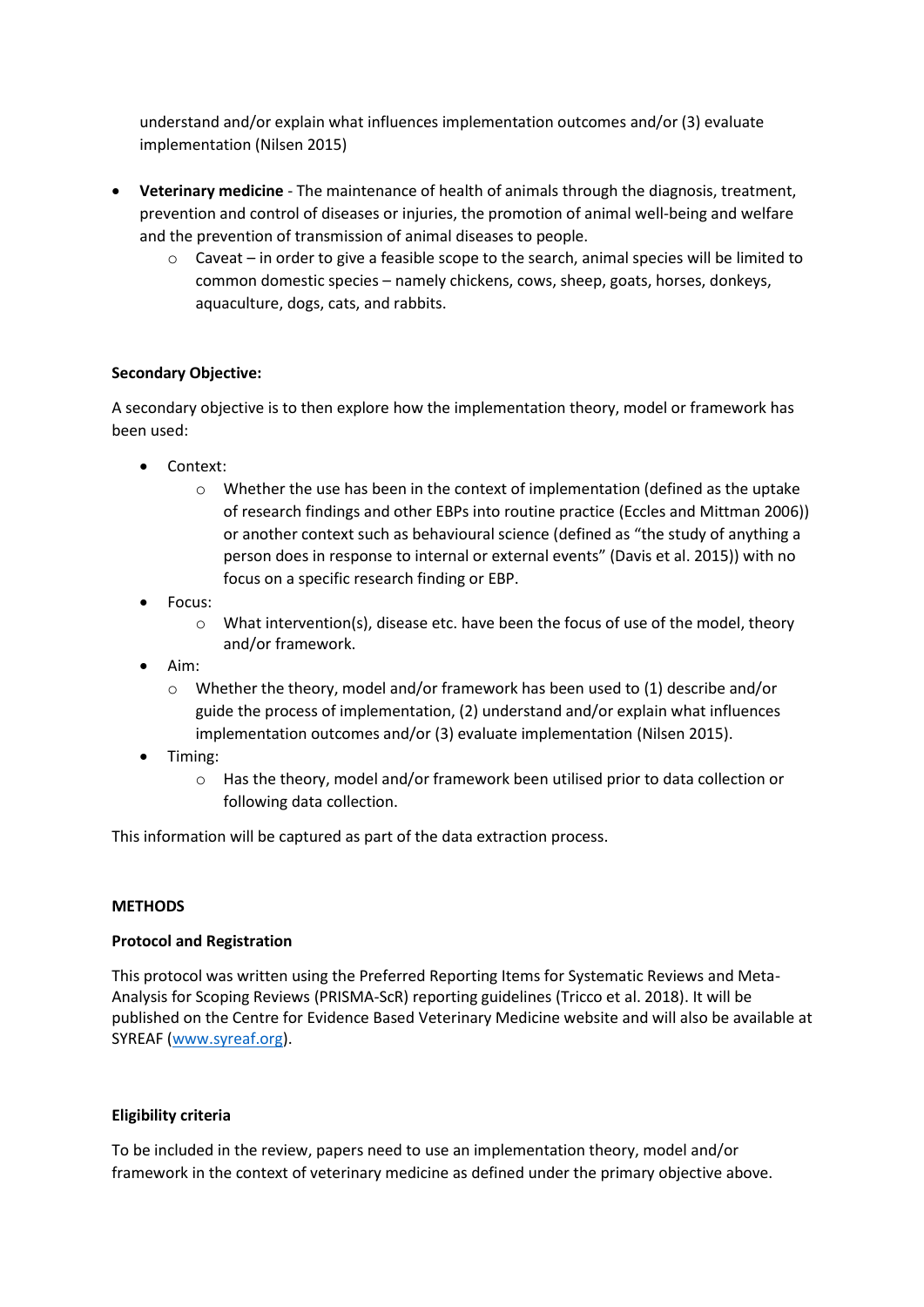Articles will be included if they are primary research, have an abstract available in English, are under the topic of veterinary medicine, use an implementation theory, model and/or framework and refer to it in the Methods and/or Results section(s). To allow a comprehensive search, no limits will be placed on date of publication or language of full text. Articles will be excluded if they focus on animals in the wild or veterinary education.

### **Information sources and Search**

The search protocol was drafted by the lead author with assistance from an experienced librarian (AA) and research team members (MB and IR). An approach adapted from that described by Bramer et al. (2018) was used to optimise the search strategy.

The search will be carried out in two stages:

### Stage 1

In the first stage, the following three databases will be searched for relevant studies: CAB Abstracts, MEDLINE and Embase through the Ovid interface.

The search strategy for Embase is detailed at the end of this protocol. This will be translated into search strings relevant for MEDLINE and CAB abstracts. The searches across all three databases will be carried out on the same day. Individual database search results will be imported into Endnote X9 (The EndNote Team, Philadelphia, PA) and duplicates removed. Once this has been done, the full reference list will be imported into the Rayyan software tool (www.rayyan.ai), a software program that aids collaboration amongst reviewers. Following screening, data will be extracted from included articles using a pre-designed and tested Microsoft Form and downloaded into an Excel sheet. Manual reference list screening and citation searching of all included studies will be performed for additional but missing relevant studies.

Search results from this first stage will go through the full screening and data charting process to give a preliminary body of data before proceeding onto the second stage of the search.

# Stage 2

The second stage will take the most used implementation theories, models and/or frameworks identified by the first stage and use these to search Scopus, alongside the generic implementation terms and the veterinary medicine terms. In addition, the grey literature will be searched using similar terms. The websites of UK/international organisations known to have produced work in this area will be searched, and where applicable snowball sampling will be undertaken to uncover further websites/organisations that would have relevant material. The following organisations' websites will be searched initially, with the potential for additional websites to also be included:

- Human Behaviour Change for Animals (HBCA, UK)
- Department for Environment, Food and Rural Affairs (DEFRA, UK)
- World Organization for Animal Health (OIE International)
- Agriculture and Horticulture Development Board (AHDB UK)
- Dogs Trust (UK)
- Cats Protection (UK)
- Society for the Protection of Animals Abroad (SPANA international)
- Brooke Action for Working Horses and Donkeys (International)
- ProQuest Dissertations and Theses Global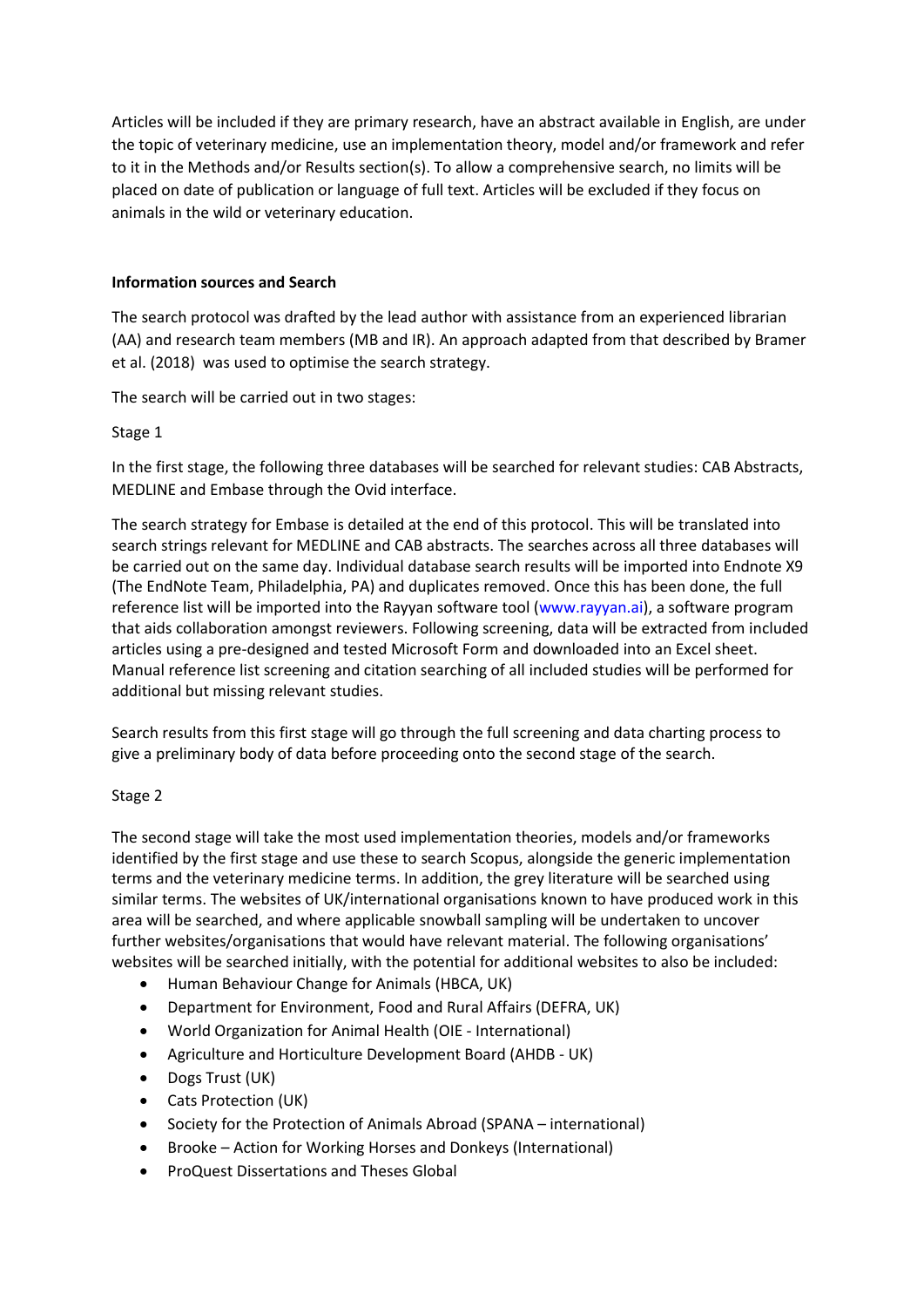### **Selection of sources of evidence**

Two reviewers will independently perform the screening, eligibility and inclusion of studies blindly using the Rayyan software tool. If there is disagreement, this will first be attempted to be resolved through discussion. If a collective agreement cannot be reached, a third reviewer will be consulted. Both the title and abstract screening and full text screening will initially be trialled by two reviewers with the first 10% of records entering each stage of the process, prior to proceeding with screening all papers. This pilot will identify any procedural issues prior to undertaking the full screening process.

Citation screening will occur in two independent stages:

### **1. Title and Abstract review**

The title and abstract will be reviewed, and taking into account the eligibility criteria detailed above, literature selected according to the following questions:

- 1. Is the abstract available in English?
	- o Yes or maybe: continue to question 2.
	- o No: exclude
	- 2. Is the article primary research?
		- o Yes or maybe: continue to question 3
		- o No: exclude
	- 3. Is the focus of the article animals in the wild or veterinary education?
		- o Yes: exclude
		- o Maybe or no: continue to question 4
	- 4. Is the literature relevant to veterinary medicine?
		- o Yes or maybe: continue to question 5
		- o No: exclude
	- 5. Is use of an implementation theory, model or framework mentioned?
		- o Yes or maybe: include
		- o No: exclude

In cases where a title and full text is available but no abstract, it will be carried through to full text review, unless it is clear from the title that it is not relevant.

### **2. Full text review**

Considering the eligibility criteria detailed above, literature will be included according to the following questions

- 1. Is full text available via the University of Nottingham library or the British Library?
	- o Yes or maybe: continue to question 2.
	- o No: exclude
- 2. Is the article primary research?
	- o Yes or maybe: continue to question 3
	- o No: exclude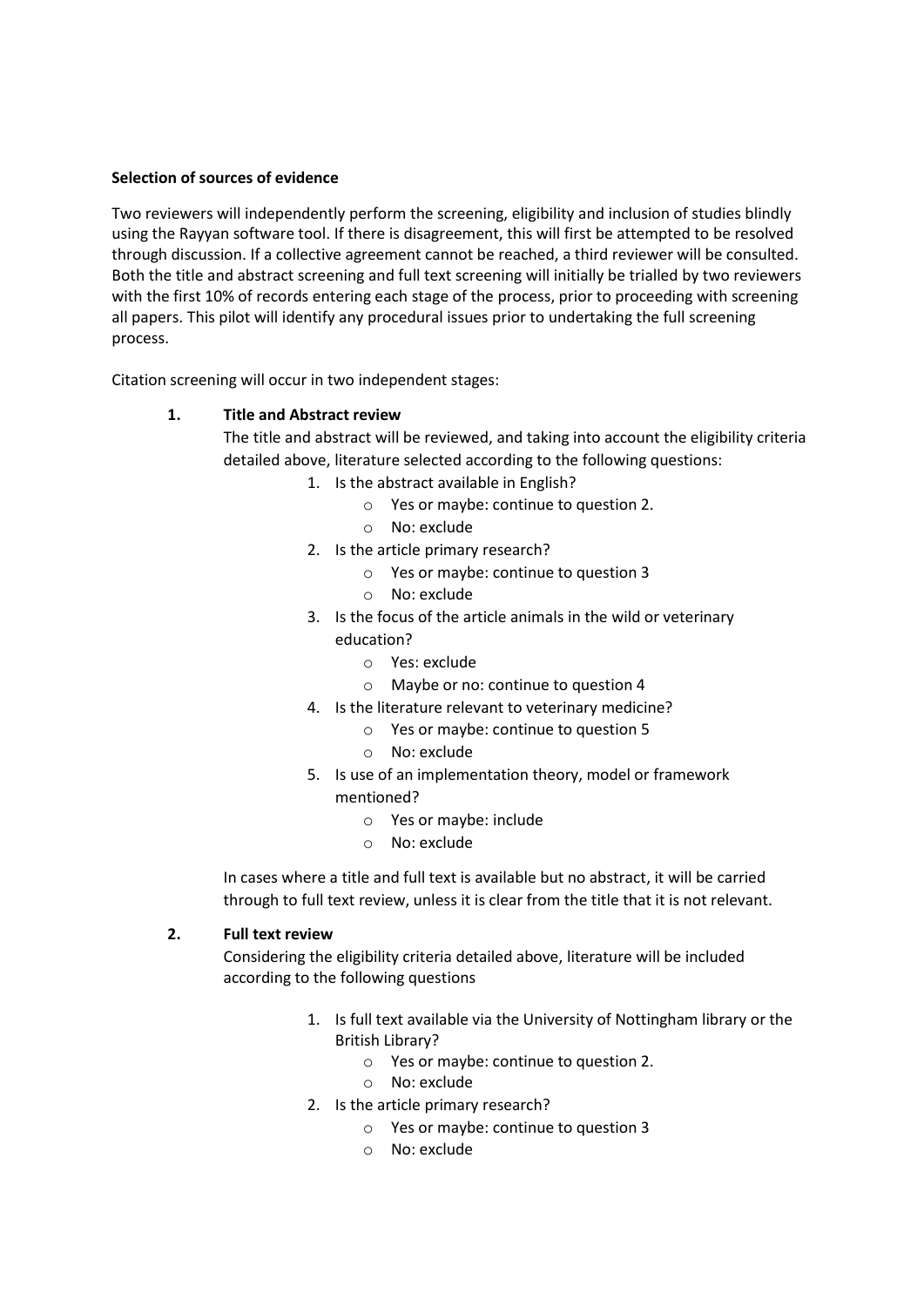- 3. Is the focus of the article animals in the wild or veterinary education?
	- o Yes: exclude
	- o Maybe or no: continue to question 4
- 4. Is the literature relevant to veterinary medicine?
	- o Yes or maybe: continue to question 5.
	- o No: exclude
- 5. Is use of an implementation theory, model or framework used in the Methods or Results?
	- o Yes or maybe: include
	- o No: exclude

### Selection of Grey literature:

This will follow a similar process as described above, with screening of title (+/- abstract) followed by full text screening. In addition, grey literature must contain at least the following data items (or for these to be able to be obtained) to be included:

- Type of literature
- Date of publication
- Species involved
- Named theory, model and/or framework
- Description of use of theory, model and/or framework (minimum context, focus and timing as defined in the secondary objective section above)

### **Data charting process**

Data charting will be conducted by two reviewers using a pre-designed Microsoft Form and then exported into Excel. If there is disagreement, this will first be attempted to be resolved through discussion, if a collective agreement cannot be reached, a third reviewer will be consulted. The data charting form will be pre-tested using a random sample of studies, and any improvements made as necessary based on feedback. Once data charting has been completed, the Excel will be locked to avoid unintentional alterations during the analysis phase.

### **Data Items**

The following data items are proposed for extraction from the literature. These may change as the study progresses to include additional or revised responses.

- Country where study was undertaken
- Country as listed in first author address
- Date of publication (when first available)
- Type of literature (e.g. blog post, research article, pamphlet)
- Source of publication (e.g. journal name etc.)
- Aim of the study or publication
- Type of organisation behind publication (e.g. university, government etc.)
- Source of funding
- Species involved
- Theory, model and/or framework(s) used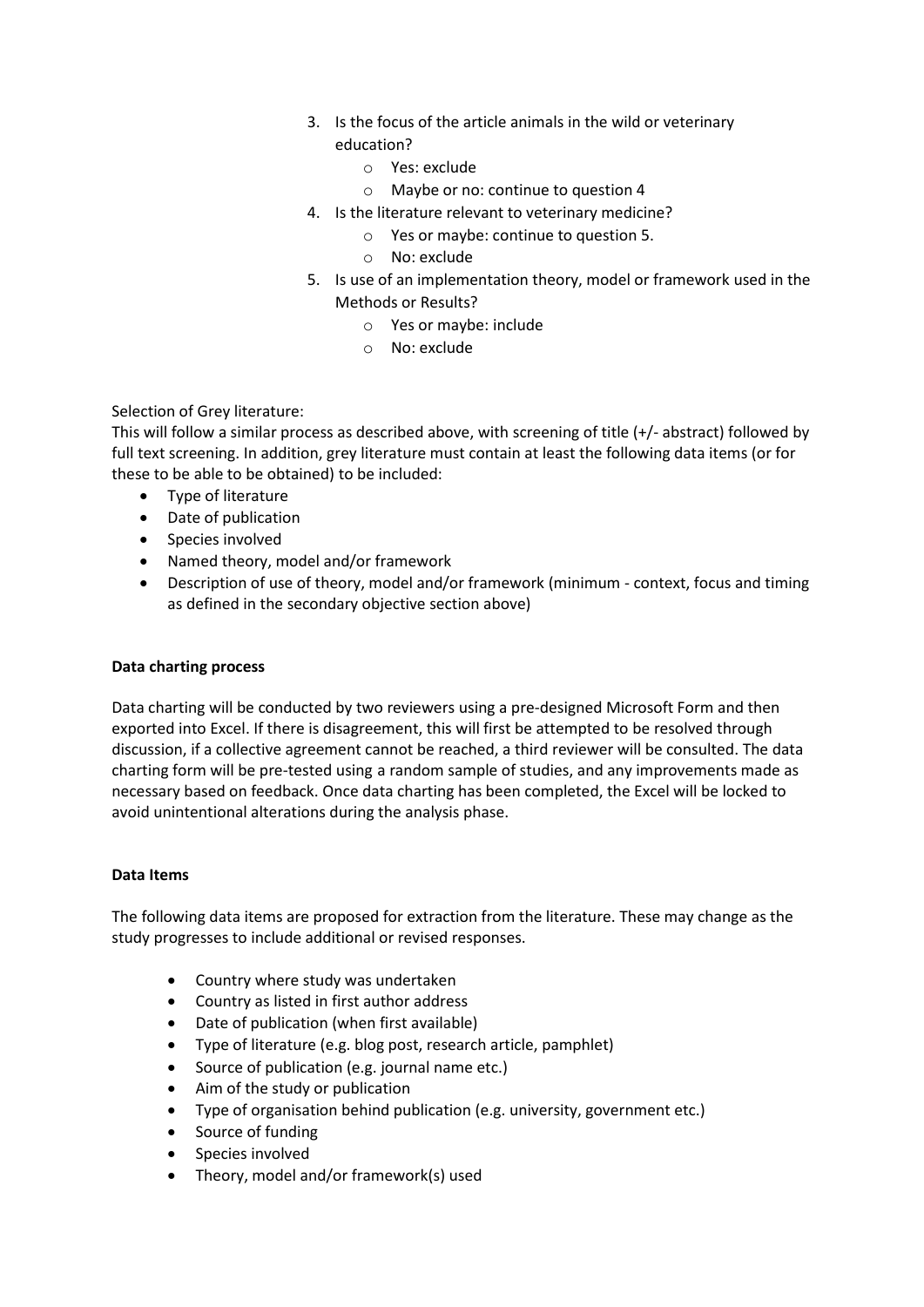- Description of use of theory, model and/or framework
	- a. Context of use:
		- **i.** Use will be classified as 'implementation' if a specific intervention(s) is the focus of the use of the implementation theory, model and/or framework.
		- **ii.** Use will be classified as 'behavioural' if the focus is on human behaviour but in respect to anything other than implementation of a specific intervention(s)/EBPs
		- **iii.** Other classifications will be recorded as appropriate
	- b. Focus i.e. details of specific intervention(s), disease process etc.
	- c. Aim (e.g. to guide implementation, to explain implementation etc.)
	- d. Timing
- Summary of overall conclusions

### **Critical appraisal**

As this is a scoping review, a critical appraisal of the literature will not be performed.

# **Synthesis of results**

The findings will be summarised using descriptive statistics with results presented via a combination of tables, graphs, figures, and descriptive text. The context, focus, aim and timing of usage of implementation theories, models and/or frameworks will be identified and discussed, alongside any gaps in the literature.

### **Funding**

BBSRC and MSD Animal Health

# **Search string for Embase:**

| Concept-       | (("4E's Process theory") or ("AACCS framework*" or "Access, Align, Connect,    |
|----------------|--------------------------------------------------------------------------------|
| Known          | Care, Sustain") or ("Absorptive Capacity") or ("Accelerating Improvement" adj3 |
| Implementation | model*) or ("Achieving Breakthrough Improvement" adj3 model*) or ("Action      |
| theories,      | Learning Set Facilitation") or ("Action model* of Consumption") or ("action    |
| models and/or  | model*" adj3 "Cancer Survivorship") or ("Action Research") or ("Active Case    |
| frameworks     | finding" adj3 model*) or ("Active Implementation framework*") or               |
|                | ("Adaptation Design and Impact" adj3 model*) or ("Adaptation in dissemination  |
|                | and implementation") or ("adaptive implementation" adj3 model*) or             |
|                | ("Addiction Technology Transfer Center" adj3 model*) or ("Adherence            |
|                | model*") or ("Adherence Optimi#ation" adj3 framework*) or ("Adult Learning"    |
|                | adj3 Principle*) or ("Adult Learning" adj3 theor*) or ("Advancing health       |
|                | disparities research within the health care system") or ("Advancing Research   |
|                | and Clinical Practice Through Close Collaboration" or (ARCC adj3 model*)) or   |
|                | ("Affective Events" adj3 theor*) or ("African American faith setting*" adj5    |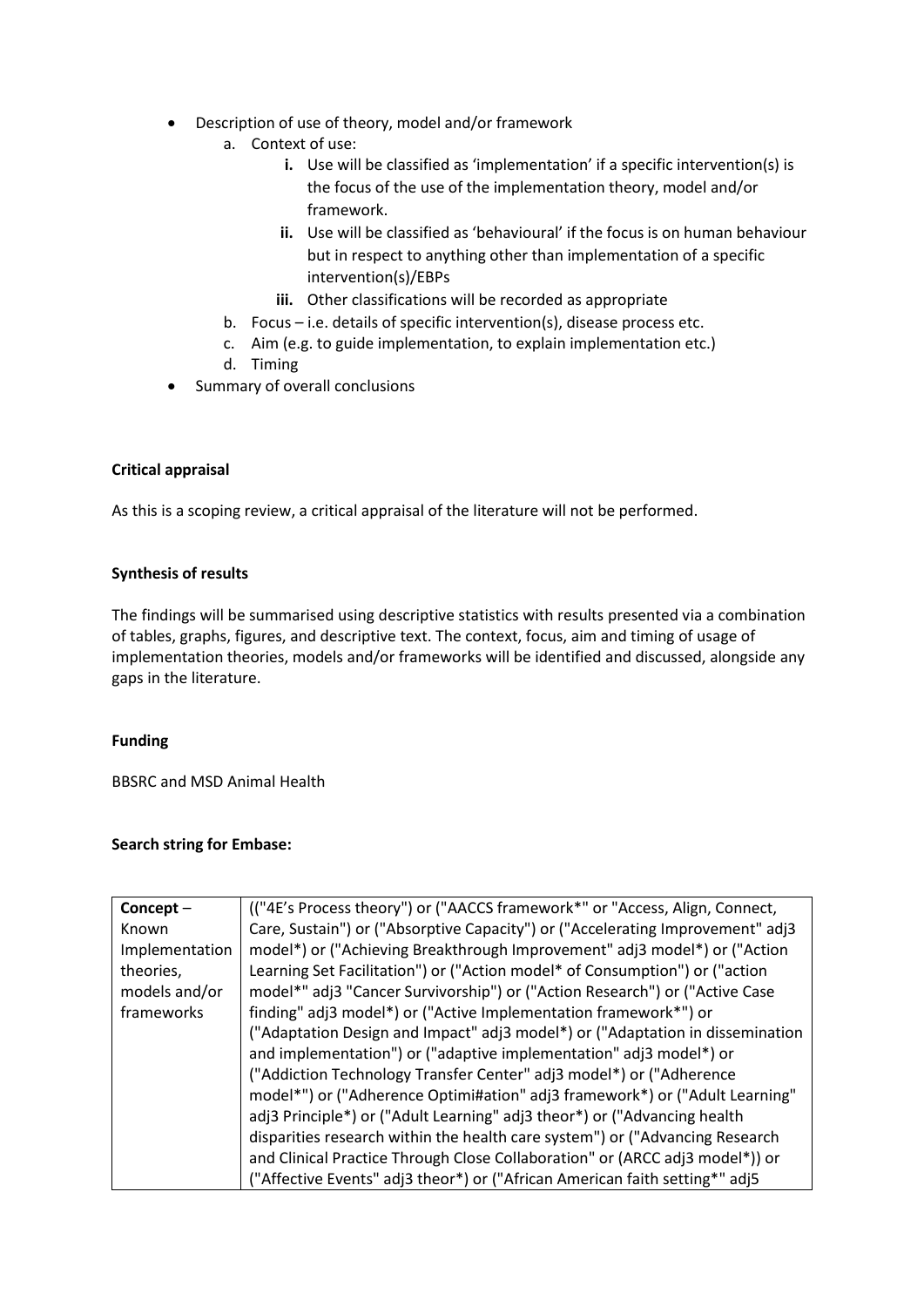(model\* or framework\*)) or ("ageing and health" adj4 framework\*) or ("Agile Implementation") or ("AIDS Risk Reduction" adj3 (framework\* or model\*)) or ("Alcohol and Drug Prevention" adj3 model\*) or ("Analy#ing Adoption of Complex Health Innovation\*") or ("Analy#ing Stakeholder Safety Engagement Tool") or ("Analysis of Policy Change" adj4 framework\*) or ("artificial intelligence technologies in clinical setting\*") or ("Ask, Assist, Refer") or ("Assess, Advise, Agree, Assist and Arrange") or ("Assisting Practitioner\* Intervention Planning") or ("Audit and Feedback framework\*") or ("Awareness to Adherence" adj3 model\*) or ("Barrier Assessment") or ("Behavio?r Change Wheel") or ("Behavio?r\* Prediction" adj3 model\*) or ("Behavio?ral Alternative" adj3 model\*) or ("behavio?r change" adj3 (framework\* or theor\* or model\*)) or ("behavio?ral change" adj3 model\*) or ("Behavio?ral Choice" adj3 theor\*) or ("Biodiversity Conservation and Sustainable Use") or ("biotic ligand model\*" adj4 framework\*) or ("Black Dog" adj4 model\*) or ("Blueprint for Dissemination") or ("Brief Action Planning") or ("CAN-Implement.Pro.") or ("Capability Opportunity Motivation and Behavio?r" or "COM-B") or ("Capacity for sustainability" adj3 framework\*) or ("Capacity Opportunit\* Motivation - Behavio?r") or ("Care and support" adj3 model\*) or ("Care Coordination Implementation Collaborative") or ("Champion model\*") or ("Choosing Wisely" adj3 framework\*) or ("CHRODIS-PLUS") or ("City Engagement Process" adj3 framework\*) or ("classical diffusion" adj3 theor\*) or ("Clinical Transformation in Technology" adj3 framework\*) or ("Clinical Work Assessment" adj3 model\*) or ("cloud-based longitudinal care plan\*" adj6 model\*) or ("Cognitive Behavio?ral theor\*") or ("Cognitive Continuum" adj3 theor\*) or ("Cognitive Social Health Information Processing") or ("Cognitive theor\*") or ("Cognitive-Experiential" adj3 theor\*) or ("CollaboraKTion") or ("Collaborating Across Systems for Program Implementation") or ("Collaborative Care" adj3 model\*) or ("Communication Effect\*" adj3 model\*) or ("Communities that Care") or ("Community Based Participatory Research" or "CBPR") or ("Community based prevention service\*") or ("community based program sustainability" adj6 (model\* or framework\*)) or ("Community based program\* for violence prevention and substance abuse prevention") or ("community based rehabilitation" adj3 framework\*) or ("Community Coalition Action" adj3 theor\*) or ("Community Connection" adj3 model\*) or ("Community engaged Behavio?ral Interventions to Reduce Health Disparities" adj3 framework\*) or ("community health improvement process") or ("Community of Practice theor\*") or ("Community of Practice" adj3 framework\*) or ("Community Organi#ation and Development for Health Promotion" or ("Community Organi#ation and Development" adj4 model\*)) or ("Community orientated primary care" adj3 framework\*) or ("Community to Community Mentoring" adj3 model\*) or ("Complex Adaptive System\*") or ("complex innovation implementation" adj3 framework\*) or ("Complexity theor\*") or ("Compliance with Evidence-based Guidelines" adj6 framework\*) or ("conceptual framework\* for implementation science") or ("conceptual framework\*" and Lau) or ("conceptual model\*" and EBI) or ("Conceptuali#ing Dissemination Research and Activity") or ("Conduct and Utili#ation of Research in Nursing") or ("conNECT framework\*") or ("Consumption of Social Practices") or ("Contact theor\*") or ("Context and Implementation of Complex Intervention\*") or ("context-based evidence-based decision-making") or ("contextual interaction" adj3 theor\*) or ("Control theor\*") or ("Coordinated Implementation" adj3 model\*) or ("Core Functions" adj3 framework\*) or ("Core implementation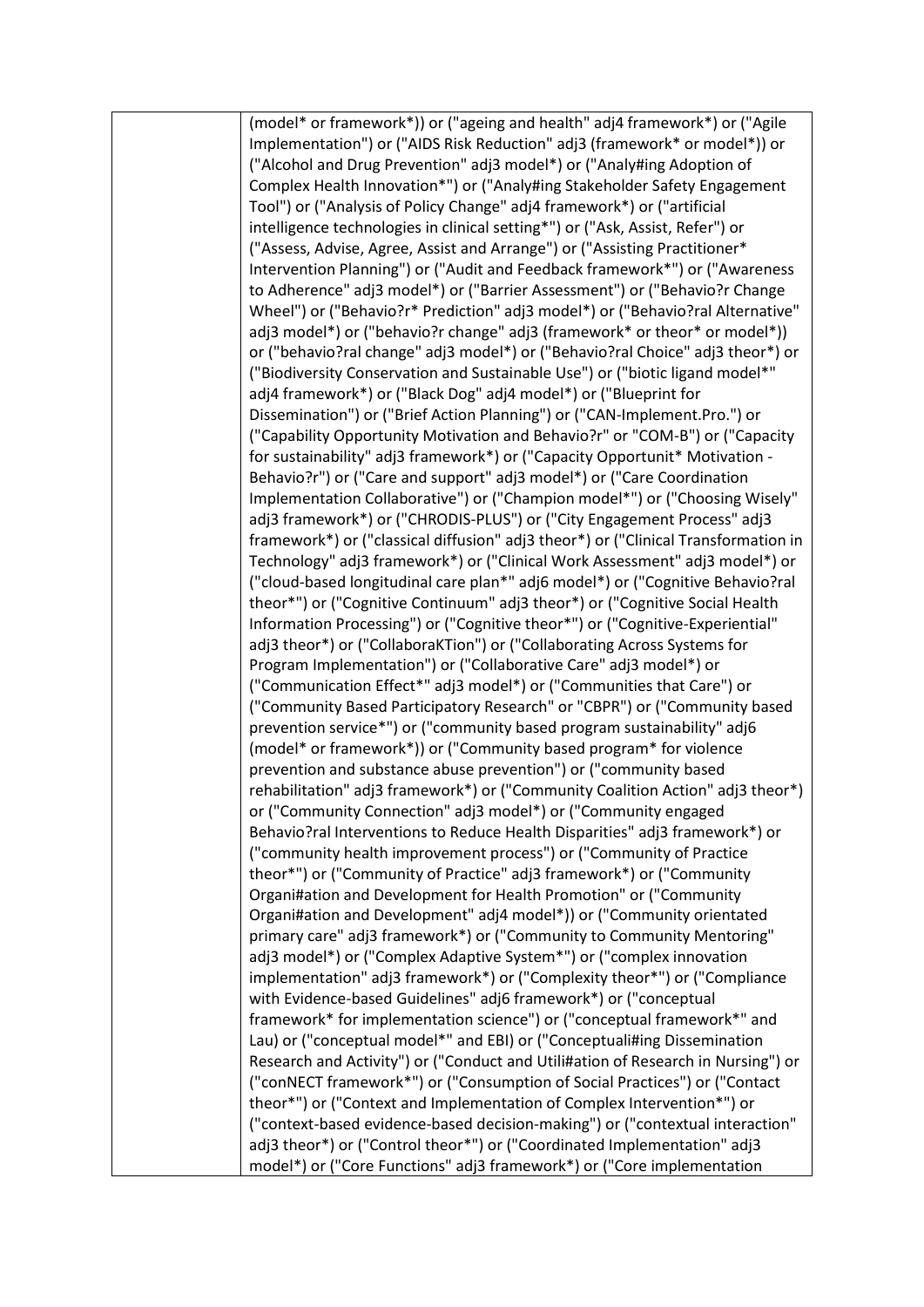| component*") or ("Core Step*" adj3 "Effective Implementation") or ("Critical     |
|----------------------------------------------------------------------------------|
| Realism and the Arts Research Utili#ation model*" or "CRARUM") or ("Critical     |
| Success Factors") or ("cultural sensitivity in health promotion and substance    |
| use programs") or ("Cultural tailoring") or ("customi#ed, holistic, analytical,  |
| network-building, grassroots, evaluatory") or ("Design focused                   |
| implementation") or ("Design Science") or ("Designing and evaluating             |
| interventions to eliminate racial and ethnic disparities in health care") or     |
| ("Determinants of Innovation within Health Care Organi#ations") or               |
| ("Development Strategy" and Ashford) or ("Deviant Behavio?r" adj3 theor*) or     |
| ("Diabetes Prevention" adj3 model*) or ("Differential Association" adj4 theor*)  |
| or ("Diffusion of Health Promotion Innovation*") or ("Diffusion of Innovation*"  |
| adj3 "Service Organi#ation*") or ("Diffusion of Innovation*" adj3 (model* or     |
| theor* or framework*)) or ("Diffusion, Dissemination, and Implementation of      |
| Innovation*") or ("Disconnected Value*" adj3 model*) or ("Dissemination and      |
| Utili#ation of Research for Health-Care Policy and Practice") or ("dissemination |
| in health service* intervention research") or ("Dissemination of Evidence-based  |
| Interventions to Prevent Obesity") or ("Dissemination of Evidence-Based          |
| Polic*") or ("Dissemination Research Design") or ("Distribution network          |
| pathway") or ("Domain-specific language" adj3 framework*) or ("DoTTI             |
| framework*" or "Design and develOpment, Testing early iterations, Testing for    |
| Effectiveness, Integration, and implementation framework*") or ("Drinking and    |
| Behavio?r" adj3 theor*) or ("Dynamic Adaptation Process") or ("Dynamic           |
| Sustainability" adj3 framework*) or ("Early Childhood Obesity Prevention         |
| Program" adj3 framework*) or ("Ecological framework*") or ("Ecological           |
| Perspectives") or ("Ecological Validity" adj3 (model* or framework*)) or         |
| ("Ecology of Implementation framework*") or ("Effective Dissemination            |
| Strategies") or ("Elaboration Likelihood" adj3 model*) or ("Empowerment          |
| Pedagogy") or ("EMTReK" or "Evidence-based model* for the Transfer and           |
| Exchange of Research Knowledge") or ("Enhancing the Value of Research for        |
| Dissemination and Implementation") or ("EQ-DI framework*") or ("Estimand         |
| framework*") or ("Ethical Space") or ("Evidence Based Implementation and         |
| Intervention Practices") or ("evidence based practice" adj3 (framework* or       |
| model*)) or ("Evidence based public health" adj3 model*) or ("Evidence           |
| informed decision making") or ("Evidence informed policy and practice") or       |
| ("Evidence Informed Yoga Programs in Oncology") or ("Evidence Integration        |
| Triangle") or ("evidence into policy" adj4 framework*) or ("evidence to practice |
| gap" adj5 model*) or ("Evidence* Based System*" adj2 ("Innovation Support"       |
| or "Implementation Support")) or ("Evidence-Based Interagency" adj4 model*)      |
| or ("Expert Recommendations for Implementing Change") or ("Explaining            |
| Behavio?r Change in Evidence-Based Practice") or ("Exploration Preparation       |
| Implementation Sustainment") or ("Explore Values, Operationali#e and Learn       |
| and eValuate efficacy" OR (model* adj1 evolve)) or ("Extended Parallel           |
| Process* model*") or ("factors influencing smoking behavio?r" adj8 model*) or    |
| ("fast implementation" adj3 framework*) or ("Feedback Intervention" adj3         |
| theor*) or ("Food Fortification Programs" adj8 framework*) or ("Four levels of   |
| change") or ("framework* for analy#ing" adj4 "health interventions") or          |
| ("framework* for Spread") or ("Functional Triad") or ("General theory of         |
| implementation") or ("Generic Implementation framework*") or ("Getting           |
| Research into Practice" adj4 "Joanna Brigg* Institute") or ("Getting to          |
| Outcomes") or ("Goal Directed" adj3 theor*) or ("Goal Framing" adj3 theor*) or   |
| ("Goal Setting" adj3 theor*) or ("Guideline implementability" adj3 framework*)   |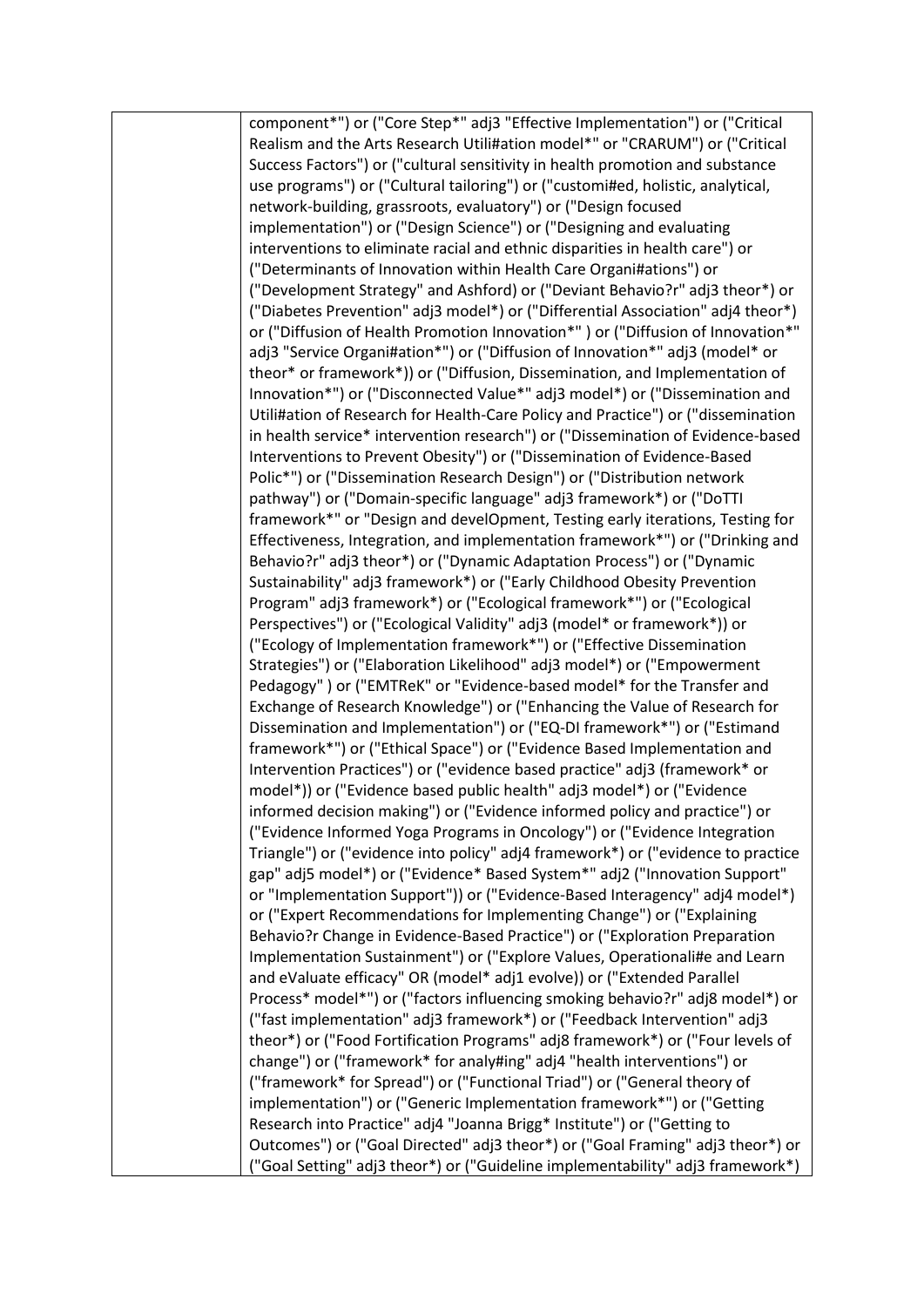or ("He Pikinga Waiora") or ("Health Action Process Approach") or ("Health and Illness Behavio?r" adj3 model\*) or ("Health Behavio?r Change" adj4 framework\*) or ("Health Behavio?r" adj3 (model\* or theor\* or framework\*)) or ("Health Belief model\*") or ("Health Communication theor\*") or ("Health Education theor\*") or ("Health Empowerment theor\*") or ("Health Equity" adj3 "Implementation framework\*") or ("Health Promotion model\*") or ("Health Promotion Research Center" adj3 framework\*) or ("Health Promotion Technology Transfer") or ("Healthcare Improvement" adj3 model\*) or ("Healthy Youth Places" adj3 framework\*) or ("Hierarchical model\* of Intrinsic and Extrinsic Motivation") or ("hospital Deprescribing" adj3 "Implementation framework\*") or ("House of Quality for Behavio?ral Science") or ("Humancentered design") or ("I-Change model\*") or ("Implementation capital") or ("Implementation Climate") or ("Implementation Effectiveness" adj3 (model\* or theor\*)) or ("Implementation Fidelity" adj3 framework\*) or ("Implementation framework\* for immuni#ation in peri-urban slums") or ("Implementation framework\*" adj3 (EHR or "electronic health records")) or ("Implementation Intention\*") or ("Implementation model\*" adj3 "Public Health") or ("implementation of certification procedures" adj3 framework\*) or ("Implementation of Change model\*") or ("Implementation of Complex System Intervention\*") or ("implementation of practice change" adj6 model\*) or ("Implementation of Research Evidence") or ("Implementation Outcomes") or ("Implementation Process Assessment Tool") or ("Implementation Process" adj3 model\*) or ("Implementation Research" adj3 (model\* or theor\* or framework\*)) or ("Implementation Science Research Development") or ("Implementation Teams") or ("Improvement and Agile Global Health" adj3 model\*) or ("Improvement Cycles") or ("Improvement Wheel") or ("improving chronic illness care" adj3 model\*) or ("Improving the Dissemination of Nursing Research") or ("Indigenous Health Promotion" adj4 model\*) or ("inducing change in professional behavio?r" adj3 model\*) or ("Information Motivation Behavio?r\*") or ("Information Processing" adj3 model\*) or ("Information technology adoption" adj3 model\*) or ("innovation adoption" adj3 model\*) or ("Innovation and Improvement Sustainability" adj3 model\*) or ("innovation development" adj3 model\*) or ("Innovation Diffusion" adj3 model\*) or ("Innovation\* Implementation" adj3 framework\*) or ("Innovative Care for Chronic Conditions" adj3 framework\*) or ("Integrating Science, Policy, and Practice") or ("Integrative model\* of health and attitude behavio?r change") or ("interaction and Research utili#ation" adj3 framework\*) or ("Interactive Systems framework\*") or ("International Physical Activity" adj3 framework\*) or ("Interorgani#ation\* Relation\*" adj4 theor\*) or ("Interpersonal Behavio?r" adj3 theor\*) or ("Intervention Mapping") or ("introduction of a new medical test" adj7 framework\*) or ("Iowa model\*") or ("i-PARIHS" or "iPARIHS" or "integrated Promoting Action on Research Implementation in Health Services") or ("knowledge building" adj3 theor\*) or ("Knowledge Exchange" adj3 framework\*) or ("Knowledge Exchange-Decision Support") or ("knowledge integration and translation") or ("Knowledge integration" adj3 (model\* or process)) or ("knowledge into action" adj3 framework\*) or ("knowledge into practice" adj4 framework\*) or ("knowledge management" adj3 framework\*) or ("Knowledge to Action") or ("Knowledge Transfer and Exchange") or ("knowledge transfer" adj3 (model\* or approach)) or ("knowledge translation between research and practice in clinical settings" adj3 model\*) or ("Knowledge Translation" adj3 (theor\* or framework\* or model\*)) or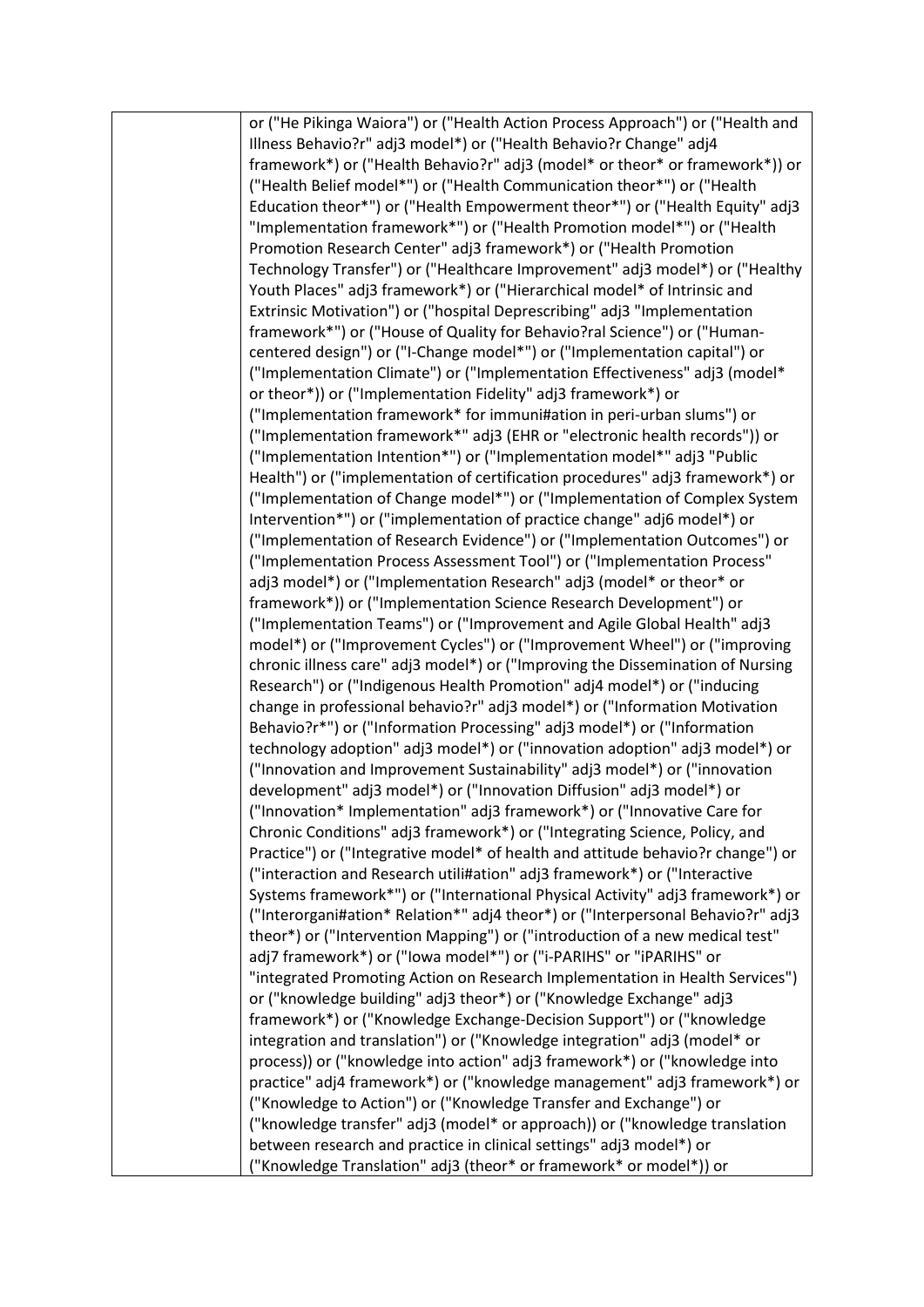("Knowledge Use in Pain Care") or ("knowledge utili#ation" adj3 (model\* or framework\*)) or ("Knowledge value chain") or ("Knowledge, Adaptation, Translation and Scale-up") or ("Language Expectancy" adj3 theor\*) or ("LEAD framework\*") or ("lean management" adj4 framework\*) or ("Lean Method\*") or ("LEAN Transformation Process\*") or ("Learning Strategy of Exploration, Conceptuali#ation and Application") or ("Linkage model\*") or ("Linking System\*" adj3 (framework\* or approach)) or ("Living Implementation framework\*") or ("Locally Based Research Transfer" adj6 model\*) or ("Marketing and Distribution System\*" adj6 "Public Health") or ("Meaningful Learning" adj3 theor\*) or ("Mechanism\* of Change" adj3 "Implementation") or ("Medical Research Council" adj3 (framework\* or guidance)) or ("Mobile Ecological model\* for the Promotion of Physical Activity") or ("model\* and Checklist for Telehealth") or ("model\* for Predictors of Adoption") or ("Motivation Opportunit\* Abilit\*" adj3 model\*) or ("national cancer\* institute" adj4 model\*) or ("National Implementation Research Network") or ("National Institute for health research Collaboration for Leadership in Applied Health Research and Care" and implement\*) or ("Natural Helper Intervention") or ("Navigation Chart") or ("Need\* Opportunit\* Abilit\*") or ("neuro-rehabilitation" adj4 "implementation framework\*") or ("Norm Activation" adj3 theor\*) or ("Normali#ation Process theor\*") or ("Normative Conduct" adj3 theor\*) or ("Normative Social Behavio?r" adj3 theor\*) or ("Novice to Expert" adj3 theor\*) or ("Nurturing care" adj3 framework\*) or ("open systems" adj3 theor\*) or ("operant conditioning" adj3 theor\*) or ("Operant Learning theor\*") or ("Organi#ation Implementation model\*") or ("Organi#ational Change" adj3 theor\*) or ("Organi#ational Development" adj3 theor\*) or ("Organi#ational Innovation Adoption") or ("Organi#ational model\*" adj3 "Innovation Implementation") or ("Organi#ational Readiness" adj3 (theor\* or change)) or ("Orientation-Discussion-Decision-Implementation") or ("Outcomes-Focused Knowledge Translation") or ("OutPatient Treatment in Ontario Services") or ("Partnership Functioning" adj3 model\*) or ("Pathman-PRECEED") or ("Pathogen Genomics in Public HeAlth Surveillance Evaluation") or ("Pathways to Evidence Informed Policy") or ("Patient blood management" adj3 framework\*) or ("Patient Reported ImpleMentation sciEnce") or ("patient safety" adj4 framework\*) or ("PEN-3") or ("Personal Construct" adj3 theor\*) or ("Persuasive Communication" adj3 model\*) or ("Plan-Do-Study-Act" or "PDSA cycle\*") or ("Planned Behavio?r" adj3 theor\*) or ("Planned Change" adj3 theor\*) or ("Policy Development and Implementation Cycle") or ("Policy effectiveness-feasibility loop") or ("policy implementation" adj3 framework\*) or ("Policy-into-practice intervention" adj8 "management of low back pain") or ("Political Economy of Health" adj5 (model\* or framework\* or theor\*)) or ("Positive Affect" adj3 theor\*) or ("practical application of clinical evidence system") or ("Practical, Robust Implementation and Sustainability model\*") or ("Practice Change and Development" adj4 model\*) or ("PRACTIS") or ("Pragmatic-Explanatory Continuum Indicator Summary") or ("Precaution Adoption Process" adj3 model\*) or ("Precede Proceed") or ("Prepare, roll-out and sustain") or ("Pressure System" adj3 model\*) or ("Proactive Coping" adj3 theor\*) or ("Problem Behavio?r" adj3 theor\*) or ("Problem Solving" adj3 model\*) or ("Process Marker" adj3 model\*) or ("Pro-environment\* Behavio?r" adj3 model\*) or ("professional perception" adj3 model\*) or ("Program assessment feedback") or ("Program-Planning model\*") or ("Promoting Action on Research Implementation" or "PARIHS") or ("Promoting School/Community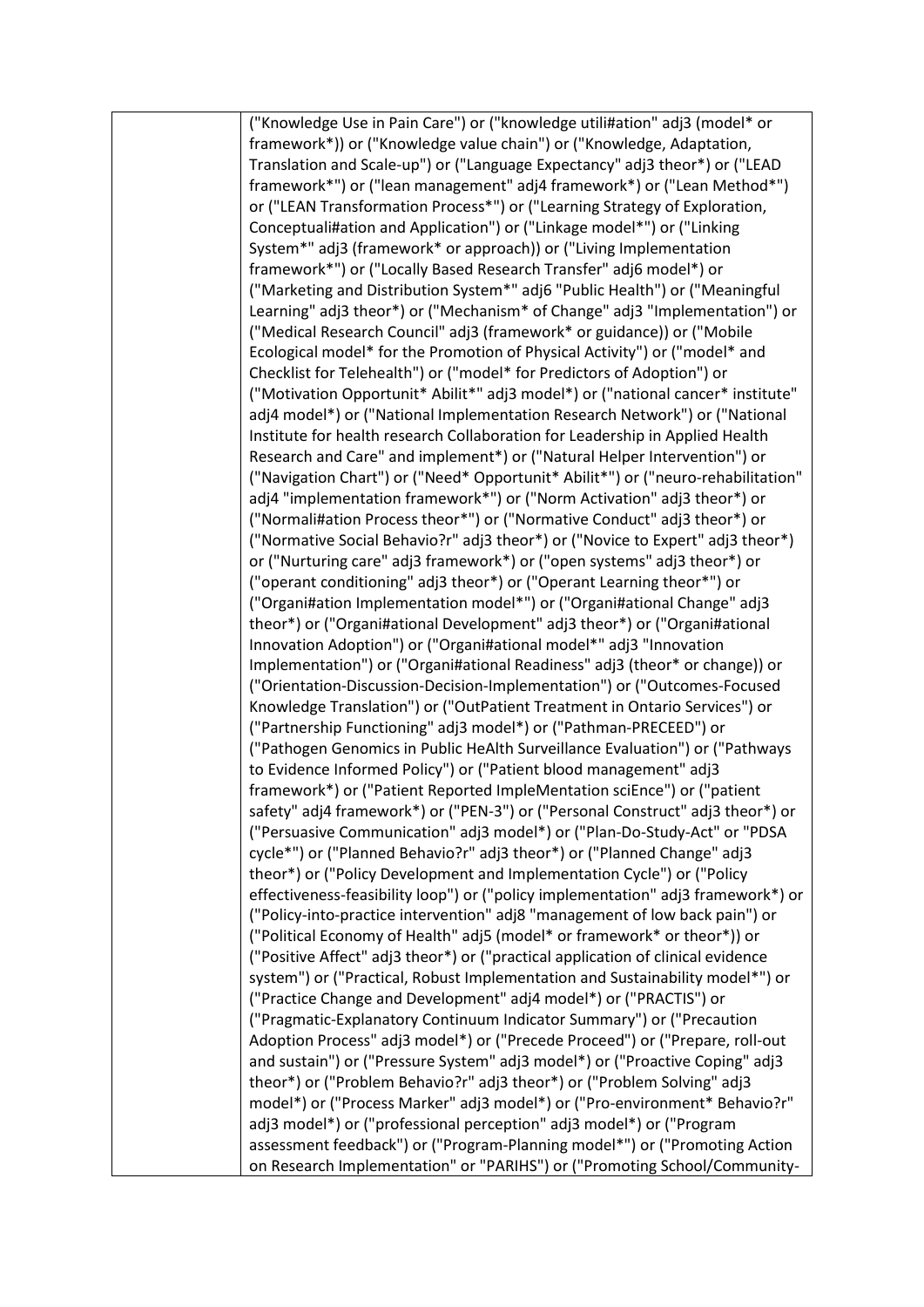University Partnerships to Enhance Resilience") or ("ProPRISM") or ("Prospect theor\*") or ("Protection Motivation theor\*") or ("Prototype Willingness" adj3 model\*) or ("Public Health Research" adj3 framework\*) or ("Push–Pull Capacity") or ("Push-Pull Infrastructure") or ("Quadruple Aim" adj3 framework\*) or ("Quality Enhancement Research Initiative" or "QUERI") or ("Quality Improvement Supply Chain" adj3 model\*) or ("Rate of adopt\*" adj4 innovation) or ("Rational Addiction" adj3 model\*) or ("Readiness to Change" adj3 (model\* or theor\*)) or ("RE-AIM" or "Reach, Efficacy, Adoption, Implementation, and Maintenance") or ("Real World Dissemination") or ("Reasoned Action Approach") or ("Reasoned Action" adj3 theor\*) or ("Regulatory Fit" adj3 theor\*) or ("Relapse Prevention" adj3 model\*) or ("Reporting Adaptations and Modifications") or ("Research and Evidence in Practice" adj3 model\*) or ("Research and Policy in International development") or ("Research Development and Diffusion" adj3 model\*) or ("Research Development Dissemination and Utili#ation") or ("Research into Practice" adj3 framework\*) or ("Research Knowledge Infrastructure") or ("Research Knowledge Transfer and Utili#ation" adj3 framework\*) or ("Research Practice Integration" adj3 (model\* or framework\*)) or ("Research to Practice" adj3 framework\*) or ("Research Utili#ation" adj3 "Occupational Therap\*") or ("Research Utili#ation" adj3 model\*) or ("Risks as Feelings") or ("Rules for Dissemination") or ("School-based preventive and mental health promotion interventions") or ("Science Impact" adj3 framework\*) or ("Self-Affirmation" adj2 theor\*) or ("Self-Determination" adj2 theor\*) or ("Self-Efficacy" adj2 theor\*) or ("Self-Management theor\*") or ("Self-Regulation" adj2 theor\*) or ("Shared Decision Making" adj3 theor\*) or ("Situated Change" adj3 theor\*) or ("Situated Learning" adj3 theor\*) or ("S-NoMAD") or ("Social Action" adj3 theor\*) or ("Social Change" adj2 theor\*) or ("Social Cognitive" adj2 (framework\* or theor\*)) or ("Social Comparison" adj2 theor\*) or ("Social Consensus model\* of Health Education") or ("Social Development" adj3 model\*) or ("Social Ecolog\*" adj3 (framework\* or model\*)) or ("Social Identity" adj3 theor\*) or ("Social Influence model\* of Virtual Community Participation") or ("Social Interaction and Diffusion model\*") or ("Social Learning" adj2 theor\*) or ("Social marketing planning") or ("Social Marketing" adj2 (framework\* or model\* or theor\*)) or ("Social Network theor\*") or ("Social Norm\*" adj2 theor\*) or ("Social Practice" adj2 theor\*) or ("Social Problem Solving" adj2 (theor\* or model\*)) or ("Social Support" adj2 theor\*) or ("Sociocultural Explanatory theor\*") or ("Soft Systems Methodolog\*") or ("Stages of change" adj3 (theor\* or model\*)) or ("Stages of facilitation") or ("Stages of Implementation Completion") or ("Stages of research and evaluation") or ("Star model\*" adj3 (ACE OR "Academic Center for Evidence-Based Practice" or "knowledge transf\*")) or ("Sticky Knowledge") or ("Strategic Prevention" adj3 framework\*) or ("Structural Ecological" adj3 model\*) or ("success and breakdown factors of shared governance") or ("Supply and Demand" adj3 framework\*) or ("Supportive Management Structure") or ("Surgical Reopening" adj4 framework\*) or ("Sustainability planning" adj3 model\*) or ("System theor\*") or ("Systems E-approach") or ("systems thinking" adj4 WHO) or ("Tailored Implementation for Chronic Diseases") or ("Teaching For Implementation" adj3 framework\*) or ("Technology Acceptance" adj3 model\*) or ("Technology Adoption Criteria in Health") or ("Technology Implementation" adj3 model\*) or ("Technology Transfer" adj3 model\*) or ("Telehealth Service Implementation" adj3 (framework\* or model\*)) or ("Temporal Self-Regulation"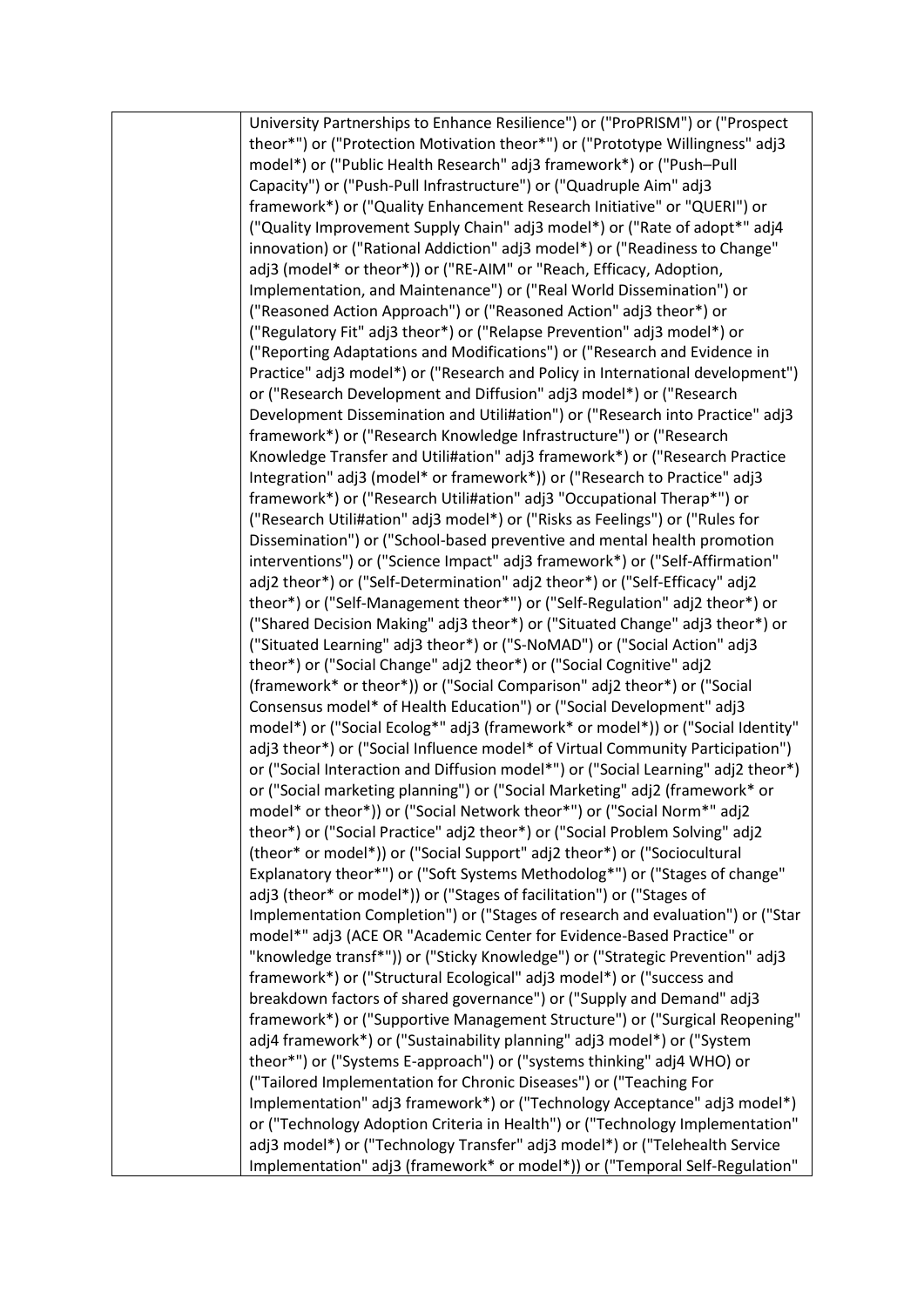adj3 theor\*) or ("Terror Management" adj3 (theor\* or model\*)) or ("Theoretical Domains framework\*") or ("Theoretical model\* for Complex Implementation") or ("theory Design Implementation") or ("three phase model\*" and implementation) or ("Threefold stepwise" adj3 model\*) or ("Three-World View" adj3 model\*) or ("Toward Evidence-Informed Practice" adj2 "Program Evidence Tool") or ("Transactional Stress and Coping") or ("Transcontextual model\*" adj3 Motivation) or ("Transfer of Patient Safety Research into Practice") or ("transformational change in health care systems") or ("Translating Evidence into Action" adj3 framework\*) or ("translating evidence into practice" adj3 model\*) or ("Translating Research Into Injury Prevention Practice") or ("Translating Research into Practice") or ("Translation Science to Population Impact") or ("Translational research" adj4 (framework\* or paradigm)) or ("Transtheoretical model\* of Behavio?r\* Change" or "Transtheoretical model\* of Change") or ("Triadic Influence" adj3 theor\*) or ("Triple P" adj3 framework\*) or ("understanding change" adj3 framework\*) or ("Understanding User Context") or ("University of Hawai'i Center for 'Ohana" adj6 "Self-Management of Chronic Illness\*") or ("Usable Innovation\*") or ("Utili#ation Focused" adj3 framework\*) or ("Workforce Development" adj3 model\*) or (("7-Step" or "seven step") adj3 framework\*) or (("Active with OsteoArthritis" adj4 "Implementation model\*") or "AktivA") or (("Attitude\* Social Influence" adj2 "Self Efficacy") or (ASE adj3 model\*)) or (("Chronic Disease" adj4 mHealth) and framework\*) or (("Consolidated framework\*" adj3 "Implementation Research") or "CFIR") or (("Continuous Quality Improvement" or CQI) adj3 model\*) or (("Culture of Wellness in Preschool\*" or COWP) adj3 framework\*) or (("health information technology" or HIT) adj4 framework\*) or (("McCain Y-AP" or "McCain youth-adult partnership") adj3 "implementation model\*") or (("Measurement-based care" or MBC) adj6 "Implementation Planning Guide") or (("Reflective Impulsive" adj3 model\*) or ("Dual Process" adj3 theor\*)) or (("Replicating Effective Program\*" or REP) adj3 framework\*) or (("Social Context" adj2 "Health Behavio?r\*") and (framework\* or model\*)) or (("Strength\* Weakness\* Opportunit\*" adj2 Threat\*) or SWOT) or (("Sustainable Management" adj6 "Agricultural Resources") and model\*) or (((model\* or framework\*) adj3 "evidence based healthcare") or (JBI adj3 (model\* or framework\*))) or ((ARC adj5 organi#ational) or "Availability, Responsiveness and Continuity") or ((CARS or "Cardiovascular Absolute Risk Screening") adj3 "implementation model\*") or ((CBLC or "community based learning collaborative") adj3 model\*) or ((Constructivist adj3 theor\*) not grounded) or ((evidence adj2 implementation) and (model\* or framework\*)) or ((Facilitat\* adj3 "Best Practice\*") and (model\* or framework\*)) or ((FCU OR "Family checkup") adj4 framework\*) or ((Grol adj6 (framework\* or model\*)) or "Grol and Wensing") or ((KTP or "Knowledge Translation Platform\*") adj4 model\*) or ((MNDR or "Maternal and neonatal death review") adj4 framework\*) or ((NASSS adj6 framework\*) or "non-adoption, abandonment, scale-up, spread and sustainability") or ((NMP or "non-medical prescribing") adj3 framework\*) or ((PEPPA adj2 framework\*) or "Participatory, Evidence-based, Patient focused Process") or ((PROM or PROMS or "patient-reported outcome measure\*") adj4 model\*) or ((step\* adj4 "evidence based practice") and (model\* or program\* or framework\*)) or ((sustainability adj4 "public health") and framework\*) or ((sustaining adj6 innovation\*) and (theor\* or model\*)) or ((telemedicine adj6 "Noncommunicable Diseases") and framework\*) or ("4E framework for Knowledge Dissemination and Utili#ation" or "engage, educate, execute and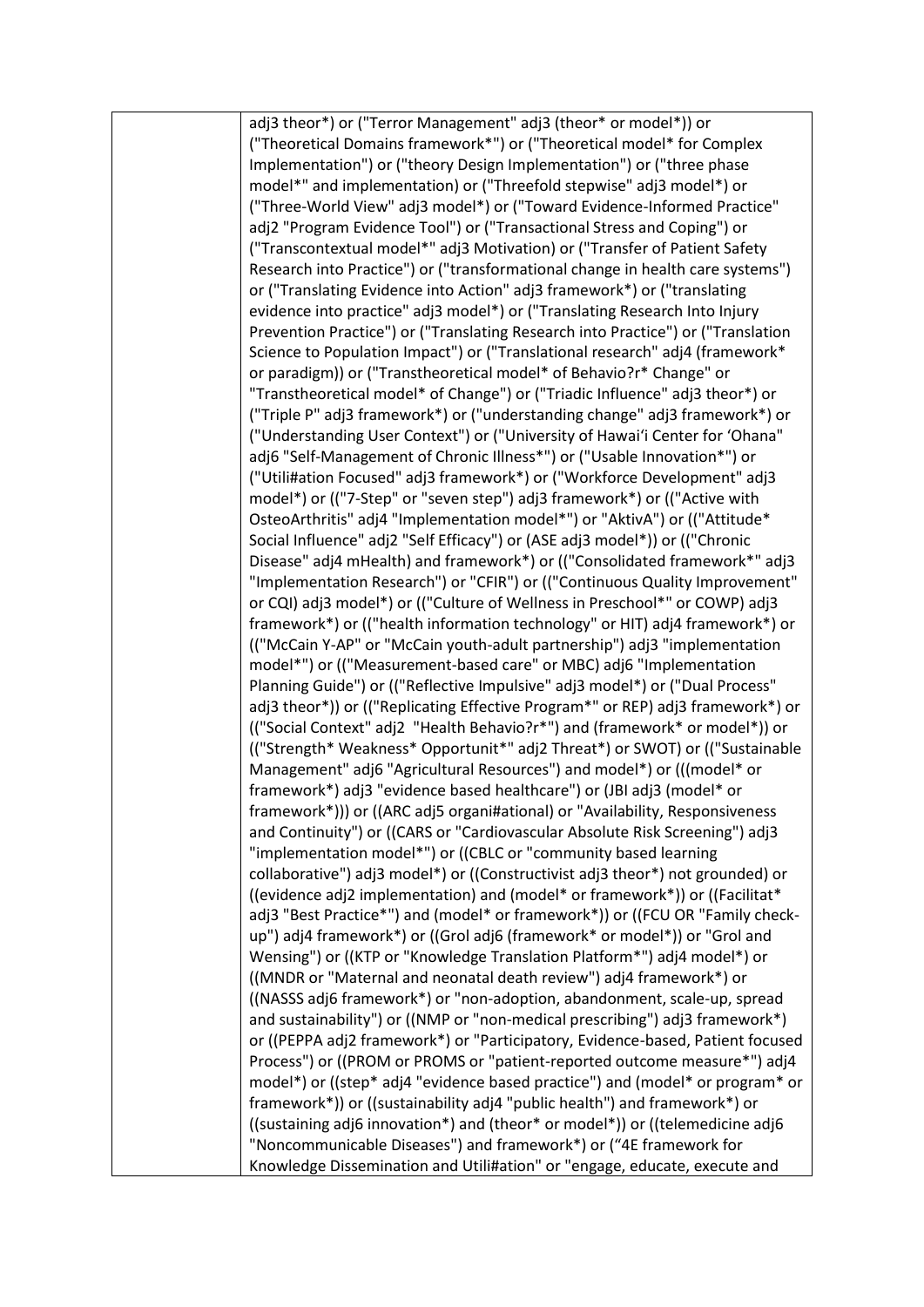| Concept-<br>Generic<br>Implementation<br>theory, model<br>and/or | evaluate") or (4MAT adj3 (system* or model*)) or (6-PACK adj3 framework*) or<br>(approach adj3 "knowledge management") or (Behavio?r* adj3 "Ecological<br>model*") or (Cabana adj8 (model* or framework*)) or (CAIMeR adj3 theor*) or<br>(Caledonian adj4 model*) or (CAN-IMPLEMENT adj4 framework*) or (Change<br>adj2 Theor*) or (Charles* adj4 framework*) or (co-KT adj3 framework*) or<br>(Communication* adj2 theor*) or (Containment adj3 theor*) or (Crime adj2<br>theor*) or (Deterr* adj3 theor*) or (Diffusion adj2 "Social Marketing") or<br>(Diffusion adj2 theor*) or (diffusion adj6 "physical activity intervention*") or<br>(E2D2 adj3 model*) or (Economic adj3 "conceptual framework*") or<br>(Expectancy adj3 theor*) or (Fidelity adj2 Implementation) or (Fixsen* adj6<br>framework*) or (Implementation adj2 Stage*) or (implementation adj3<br>"disease management program") or (Implementation adj3 Drivers) or<br>(Improvement adj2 model*) or (Instituti* adj2 theor*) or (Kirkpatrick* adj6<br>model*) or (Kotter adj4 change) or (LEAN adj3 framework*) or (Learning adj2<br>theor*) or (LOCK adj (framework* or model*)) or (Multilevel adj3<br>"Implementation framework*") or (organi#ation* adj2 theor*) or (Ottawa adj3<br>(model* or framework*)) or (Participat* adj3 "organi#ation* development") or<br>(Payback adj3 framework*) or (PPRNet-TRIP adj3 model*) or (PRIME adj3<br>theor*) or (Priming adj2 theor*) or (Qualitative adj4 "Implementation<br>framework*") or (Quality adj3 "Implementation framework*") or (Regulative<br>adj2 Cycle) or (Resilience adj2 framework*) or (Routini#ation adj3 framework*)<br>or (Socioecological adj2 model*) or (Stetler adj4 "Research Utili#ation") or<br>(Stirman adj3 framework*) or (streams adj3 theor*) or (TCU adj3 model*) or<br>(telemedicine adj3 "implementation model*") or (Triadic adj4 framework*) or<br>(Tyler adj3 "collaborative model*") OR<br>"knowledge transfer" or (implement* adj3 intervention*) or (implement* adj3<br>"evidence base*") or (implement* adj3 approach*) or ((health or social) adj3<br>psycholog*) AND (framework* or theor* or model*))) AND |
|------------------------------------------------------------------|----------------------------------------------------------------------------------------------------------------------------------------------------------------------------------------------------------------------------------------------------------------------------------------------------------------------------------------------------------------------------------------------------------------------------------------------------------------------------------------------------------------------------------------------------------------------------------------------------------------------------------------------------------------------------------------------------------------------------------------------------------------------------------------------------------------------------------------------------------------------------------------------------------------------------------------------------------------------------------------------------------------------------------------------------------------------------------------------------------------------------------------------------------------------------------------------------------------------------------------------------------------------------------------------------------------------------------------------------------------------------------------------------------------------------------------------------------------------------------------------------------------------------------------------------------------------------------------------------------------------------------------------------------------------------------------------------------------------------------------------------------------------------------------------------------------------------------------------------------------------------------------------------------------------------------------------------------------------------------------------------------------------------------------------------------------------------------------------------------------------------------------------------------------------------|
| framework<br>terms                                               |                                                                                                                                                                                                                                                                                                                                                                                                                                                                                                                                                                                                                                                                                                                                                                                                                                                                                                                                                                                                                                                                                                                                                                                                                                                                                                                                                                                                                                                                                                                                                                                                                                                                                                                                                                                                                                                                                                                                                                                                                                                                                                                                                                            |
| Context-                                                         | (exp chicken/ OR exp poultry/ OR exp pig/ OR exp bovine/ OR exp sheep/ OR                                                                                                                                                                                                                                                                                                                                                                                                                                                                                                                                                                                                                                                                                                                                                                                                                                                                                                                                                                                                                                                                                                                                                                                                                                                                                                                                                                                                                                                                                                                                                                                                                                                                                                                                                                                                                                                                                                                                                                                                                                                                                                  |
| Veterinary                                                       | exp goat/OR exp horse/OR exp donkey/OR exp aquaculture/OR exp cat/OR                                                                                                                                                                                                                                                                                                                                                                                                                                                                                                                                                                                                                                                                                                                                                                                                                                                                                                                                                                                                                                                                                                                                                                                                                                                                                                                                                                                                                                                                                                                                                                                                                                                                                                                                                                                                                                                                                                                                                                                                                                                                                                       |
| Medicine                                                         | exp dog/ OR exp Leporidae/ OR exp domestic animal/ OR exp livestock/ OR exp<br>veterinary medicine/ OR exp animal health/ OR poultry OR chicken* OR pig OR<br>pigs OR swine OR cow OR cattle OR sheep OR goat* OR horse* OR donkey* OR<br>aquacultur* OR cat OR cats OR dog OR dogs OR rabbit* OR "domestic animal*"<br>OR livestock OR "farm animal*" OR "production animal*" OR pet OR pets OR<br>"companion animal*" OR "small animal*" OR veterinar* OR "animal health")                                                                                                                                                                                                                                                                                                                                                                                                                                                                                                                                                                                                                                                                                                                                                                                                                                                                                                                                                                                                                                                                                                                                                                                                                                                                                                                                                                                                                                                                                                                                                                                                                                                                                               |

# **References:**

- Aregbesola, A., A. M. Abou-Setta, M. M. Jeyaraman, G. Okoli, O. Lam, K. M. Sibley, and T. P. Klassen. 2020. 'Implementation strategies in emergency management of children: a scoping review protocol', *Syst Rev*, 9: 46.
- Balas, E Andrew, and Suzanne A Boren. 2000. 'Managing clinical knowledge for health care improvement', *Yearbook of medical informatics*, 9: 65-70.
- Biesheuvel, M. M., Imga Santman-Berends, H. W. Barkema, C. Ritter, J. Berezowski, M. Guelbenzu, and J. Kaler. 2021. 'Understanding Farmers' Behavior and Their Decision-Making Process in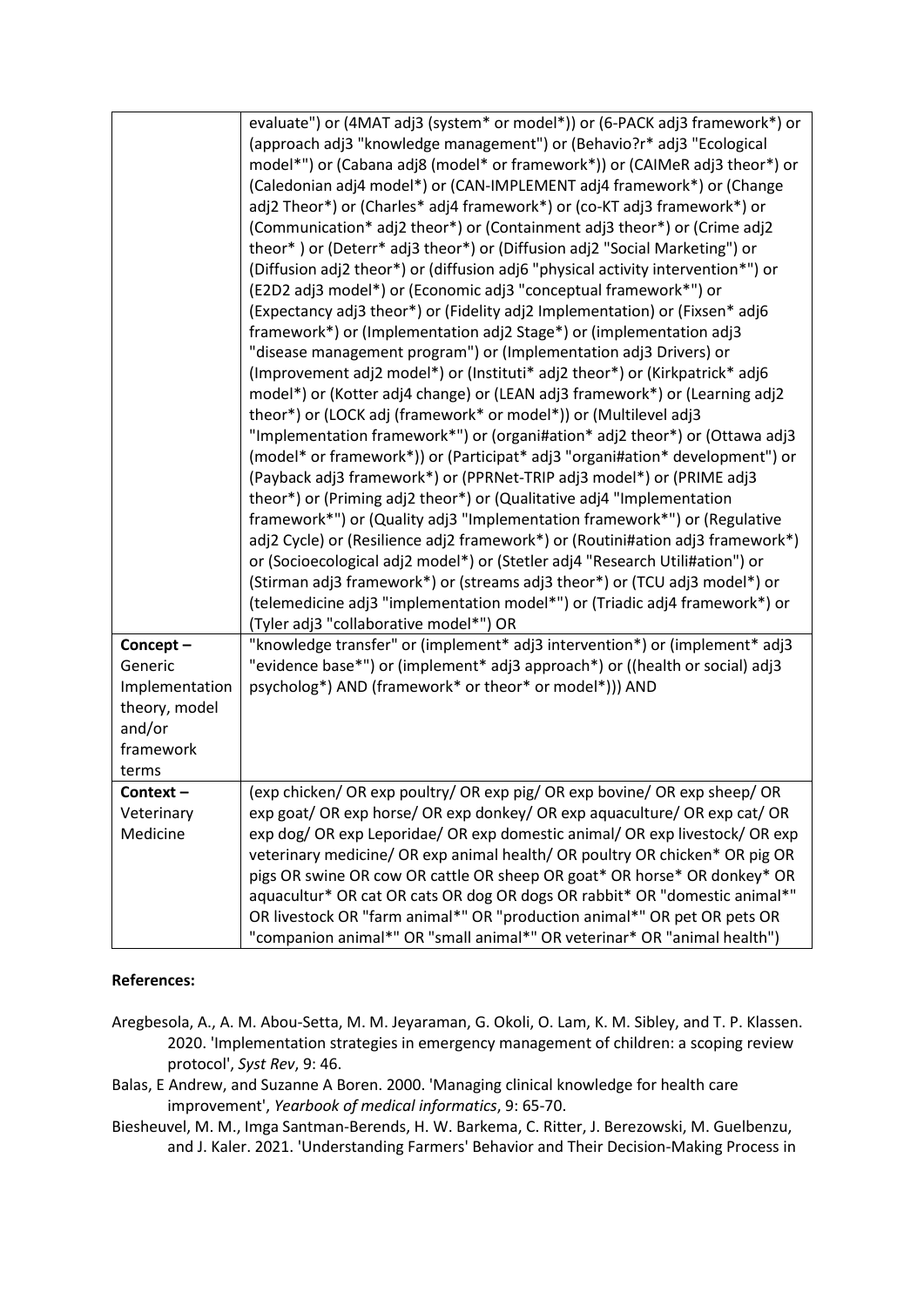the Context of Cattle Diseases: A Review of Theories and Approaches', *Frontiers in veterinary science*, 8: 687699.

- Bramer, Wichor M, Gerdien B de Jonge, Melissa L Rethlefsen, Frans Mast, and Jos Kleijnen. 2018. 'A systematic approach to searching: an efficient and complete method to develop literature searches', *Journal of the Medical Library Association: JMLA*, 106: 531.
- Brennan, Marnie L, and Robert M Christley. 2013. 'Cattle producers' perceptions of biosecurity', *BMC veterinary research*, 9: 1-8.
- Brennan, Marnie L., Sebastian P. Arlt, Zoe Belshaw, Louise Buckley, Louise Corah, Hannah Doit, Virginia R. Fajt, Douglas J. C. Grindlay, Heather K. Moberly, Lisa D. Morrow, Jenny Stavisky, and Constance White. 2020. 'Critically Appraised Topics (CATs) in Veterinary Medicine: Applying Evidence in Clinical Practice', *Frontiers in veterinary science*, 7.
- Davis, Rachel, Rona Campbell, Zoe Hildon, Lorna Hobbs, and Susan Michie. 2015. 'Theories of behaviour and behaviour change across the social and behavioural sciences: a scoping review', *Health Psychology Review*, 9: 323-44.
- Eccles, Martin P., and Brian S. Mittman. 2006. 'Welcome to Implementation Science', *Implementation Science*, 1: 1.
- Garforth, C, Tahir Rehman, Kevin McKemey, Richard Tranter, Richard Cooke, Chris Yates, Julian Park, and Peter Dorward. 2004. 'Improving the design of knowledge transfer strategies by understanding farmer attitudes and behaviour', *Journal of Farm Management*, 12: 17-32.
- Hamilton, Lindsay. 2018. 'Bridging the divide between theory and practice: taking a co-productive approach to vet-farmer relationships', *Food Ethics*, 1: 221-33.
- Kirk, M Alexis, Caitlin Kelley, Nicholas Yankey, Sarah A Birken, Brenton Abadie, and Laura Damschroder. 2015. 'A systematic review of the use of the consolidated framework for implementation research', *Implementation Science*, 11: 1-13.
- Krasuska, Marta, and Thomas L. Webb. 2018. 'How effective are interventions designed to help owners to change their behaviour so as to manage the weight of their companion dogs? A systematic review and meta-analysis', *Preventive Veterinary Medicine*, 159: 40-50.
- Moullin, Joanna C, Kelsey S Dickson, Nicole A Stadnick, Borsika Rabin, and Gregory A Aarons. 2019. 'Systematic review of the exploration, preparation, implementation, sustainment (EPIS) framework', *Implementation Science*, 14: 1-16.
- Moya, Sebastián, Kin Wing Chan, Stephen Hinchliffe, Henry Buller, Josep Espluga, Bibiana Benavides, F. Javier Diéguez, Eduardo Yus, Giovanna Ciaravino, Jordi Casal, Francisco Tirado, and Alberto Allepuz. 2021. 'Influence on the implementation of biosecurity measures in dairy cattle farms: Communication between veterinarians and dairy farmers', *Preventive Veterinary Medicine*, 190: 105329.
- Nilsen, P. 2015. 'Making sense of implementation theories, models and frameworks', *Implement Sci*, 10: 53.
- Philpotts, Izzie, Justin Dillon, and Nicola Rooney. 2019. 'Improving the Welfare of Companion Dogs— Is Owner Education the Solution?', *Animals*, 9: 662.
- Presseau, Justin, Lucie M. T. Byrne-Davis, Sarah Hotham, Fabiana Lorencatto, Sebastian Potthoff, Lou Atkinson, Eleanor R. Bull, Alexandra L. Dima, Anne van Dongen, David French, Nelli Hankonen, Jo Hart, Gill A. ten Hoor, Kristian Hudson, Dominika Kwasnicka, Sanne van Lieshout, Jennifer McSharry, Ellinor K. Olander, Rachael Powell, Elaine Toomey, and Molly Byrne. 2021. 'Enhancing the translation of health behaviour change research into practice: a selective conceptual review of the synergy between implementation science and health psychology', *Health Psychology Review*: 1-28.
- Ritter, Caroline, Jolanda Jansen, Steven Roche, David F. Kelton, Cindy L. Adams, Karin Orsel, Ron J. Erskine, Geart Benedictus, Theo J. G. M. Lam, and Herman W. Barkema. 2017. 'Invited review: Determinants of farmers' adoption of management-based strategies for infectious disease prevention and control', *Journal of Dairy Science*, 100: 3329-47.